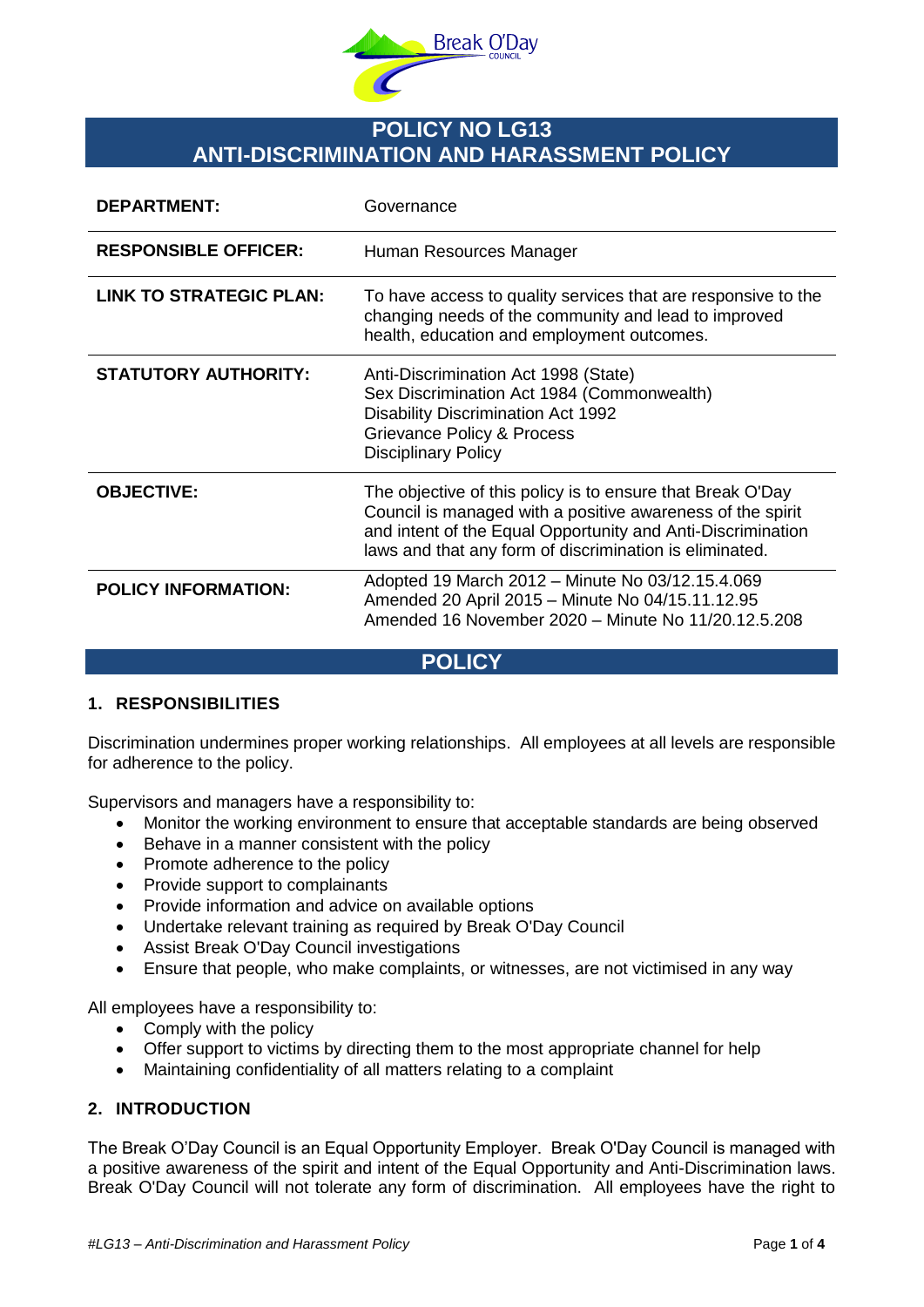

work in an environment free of discrimination and harassment. Break O'Day Council is committed to maintaining a discrimination and harassment free work environment.

## **3. WHAT IS DISCRIMINATION?**

- Discrimination occurs when someone is treated unfavourably because of one of their personal or physical characteristics.
- Discrimination may involve offensive comments but is not confined to the following: 'jokes' or comments about another workers racial background, gender, sexual preference, age, disability or religious belief.
- Discrimination may also include: displaying pictures or posters which are offensive or derogatory, expressing negative stereotypes of particular groups, judging someone on their beliefs, origins, appearance, or gender rather than their work performance, or undermining a person's authority or work performance because you dislike one or some of their personal attributes.

## **4. SEXUAL HARASSMENT IS UNLAWFUL**

Sexual Harassment is a legally recognised form of sex discrimination. It can be a breach of an employer's common law duty to take reasonable care for the health and safety of workers.

## **5. WHAT IS SEXUAL HARASSMENT?**

Sexual Harassment is any unwanted, unwelcome or uninvited behaviour of a sexual nature which makes a person feel humiliated, intimidated or offended.

Sexual Harassment is not just unlawful whilst at work. Behaviour that constitutes sexual harassment is illegal during any work related function and will be subject to disciplinary action.

There are many forms of sexual harassment, these might include verbal, visual, physical or repeated behaviour when asked to stop.

If someone is feeling uncomfortable emotionally or physically due to the sexual nature of any of the preceding acts, that can be harassment.

#### **6. WHAT IS NOT SEXUAL HARASSMENT?**

Flirting, innuendoes, compliments, appropriate touching, hugging or patting between two consenting adults is not considered to be sexual harassment.

*Please note that while these matters may not equate to sexual harassment in a technical sense such behaviour may still be inappropriate in the workplace.*

## **7. WHAT IS WORKPLACE BULLYING?**

Workplace Bullying is the repeated less favourable treatment of another employee, which may be considered unreasonable and inappropriate workplace practice and one in which the employee has expressly advised is offensive to them. It includes behaviour that intimidates, offends, degrades or humiliates another employee. It may occur in private or in front of other employees.

Bullying also comes in many forms and can have the same devastating effects as sexual harassment. Bullying can be verbal, visual, physical or repeated behaviour when asked to stop.

If someone is feeling threatened, excluded, uncomfortable or constantly harassed, this can be bullying.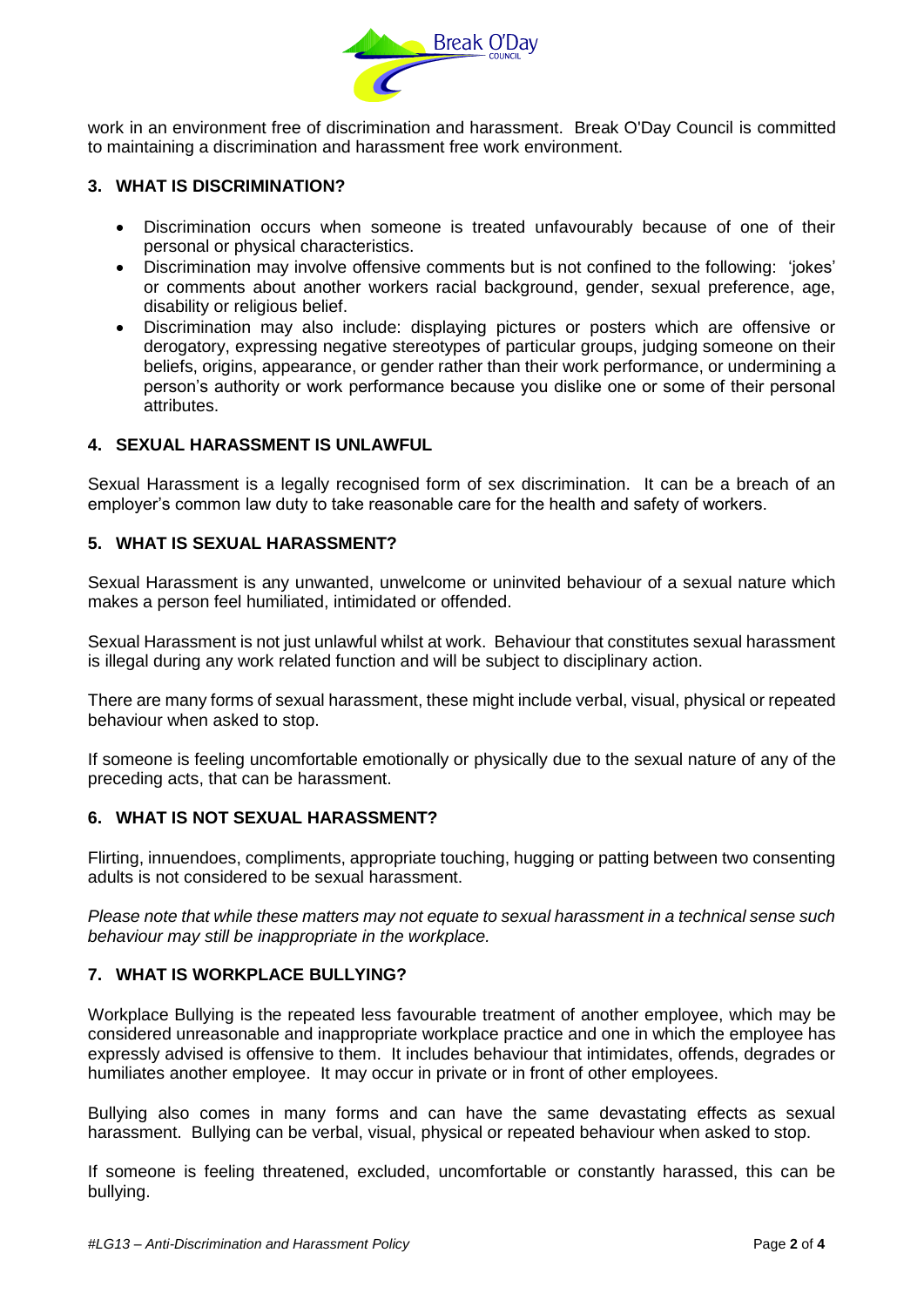

# **8. WHAT IS NOT WORKPLACE BULLYING?**

Any behaviour that is consensual and entered into with both parties intending and delivering the behaviour in good fun is not Workplace Bullying. Bona fide Performance Management. Not getting along with someone or disagreeing with the way things are done does not mean you are being bullied. This policy is not designed to reduce good natured "workplace banter" which we consider has been part of our healthy and fun culture. Workplace Bullying is detrimental to the business in that it can cause the loss of trained employees, reduces productivity and morale, and subjects the business to legal risks. Everyone deserves to work in an environment free from bullying.

### **9. POLICY FRAMEWORK**

The Break O'Day Council will do all that is reasonable to prevent discrimination/harassment from occurring at the workplace or work related environment on the following grounds:

*Race, sex, pregnancy, age, disability, parental status, religion, sexual harassment, sexual orientation, political belief and activity, religious belief or activity, industrial activity, lawful sexual activity, marital status, irrelevant medical record, irrelevant or lapsed criminal record, or association with a person who has, or is believed to have, any of these attributes or identities*.

All employees are treated on their merits. Employees are valued according to how well they perform their duties, and their ability and enthusiasm to maintain our standards of service. We aim to:

- Create a work environment that is free from discrimination, bullying, and harassment.
- Treat any complaint regarding discrimination sympathetically.
- Investigate complaints of discrimination thoroughly and confidentially.
- Implement training and raise the awareness of the benefits of discrimination free workplaces.
- Guarantee protection from victimisation and reprisals for making complaints.
- Promote appropriate standards of conduct at all times.

## **10. WHAT DO YOU DO IF YOU ARE DISCRIMINATED AGAINST OR BULLIED?**

Choose the course of action you feel most comfortable with:

 Don't delay telling the offender of your objection to their behaviour and that you don't want it repeated. This will hopefully change the unwanted behaviour from occurring again. If satisfied with the outcome let the matter rest.

Tell the offender of your objection to their behaviour and that you don't want it repeated. Record what took place, who was involved, where the incident(s) occurred, witnesses, and other observations. Advise the offender that this has occurred and try and resolve the matter If your actions in above two points are not successful or you feel uncomfortable confronting the

alleged harasser follow the complaints procedure.

#### **11. COMPLAINTS/GRIEVANCE PROCEDURE**

Council recognises the sensitive nature of complaints of harassment. Employees who wish to discuss such complaints, in confidence, should see one of Council's appointed Discrimination Contact Officers

The complaint should be sent to the Business and Corporate Services Manager or the General Manager or if against the General Manager, to the Mayor.

The complaints/grievance procedure will be conducted in accordance with the principles of natural justice/procedural fairness. This means equally fair for the alleged perpetrator as well as the victim.

All parties should participate in the process in a manner facilitative to the amicable resolution of the complaint, rather than in a manner specifically designed to get the other party into trouble. Anyone